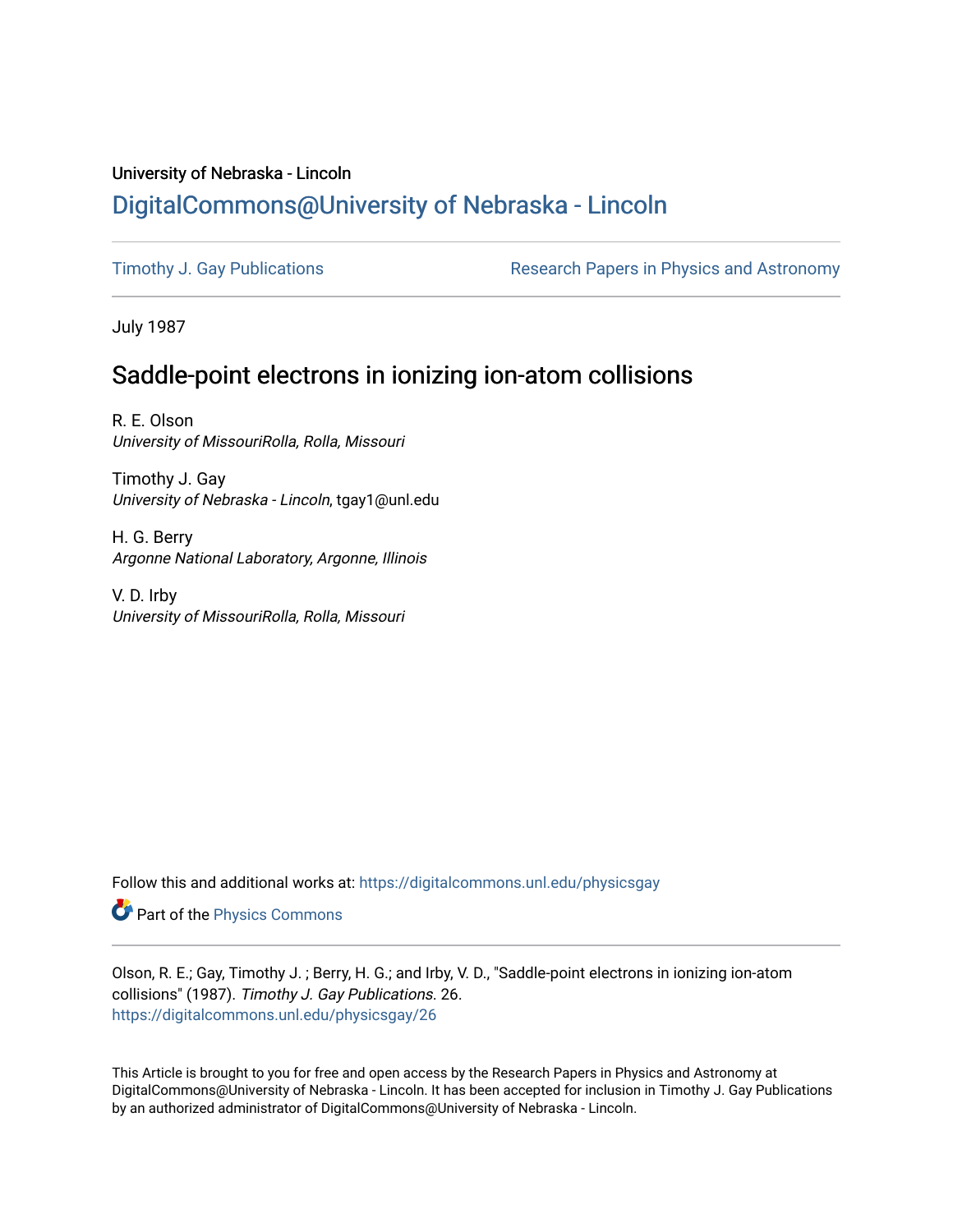Phys. Rev. Lett. 59, 36 - 39 (1987) [Issue 1 – July 1987]

### Saddle-point electrons in ionizing ion-atom collisions

R. E. Olson and T. J. Gay

*Laboratory for Atomic & Molecular Research and Physics Department, University of MissouriRolla, Rolla, Missouri 65401* 

H. G. Berry *Physics Division, Argonne National Laboratory, Argonne, Illinois 60439* 

E. B. Hale and V. D. Irby *Physics Department, University of MissouriRolla, Rolla, Missouri 65401* 

Received 30 January 1987

We have studied  $H^+$ +He ionizing collisions, and find that electrons stranded between the two postcollision Coulomb centers dominate the ejected-electron spectra for intermediate (*~100* keV) projectile energies. The importance of these electrons is clearly established by our classical calculations which are in qualitative agreement, in both shape and magnitude, with experimental spectra taken by us, and with earlier measurements. These ''saddle-point'' electrons are produced by a classically understandable mechanism, and are unambiguously observed at nonzero scattering angles.

©1987 The American Physical Society

URL: http://link.aps.org/abstract/PRL/v59/p36

DOI: 10.1103/PhysRevLett.59.36

PACS: 34.50.Fa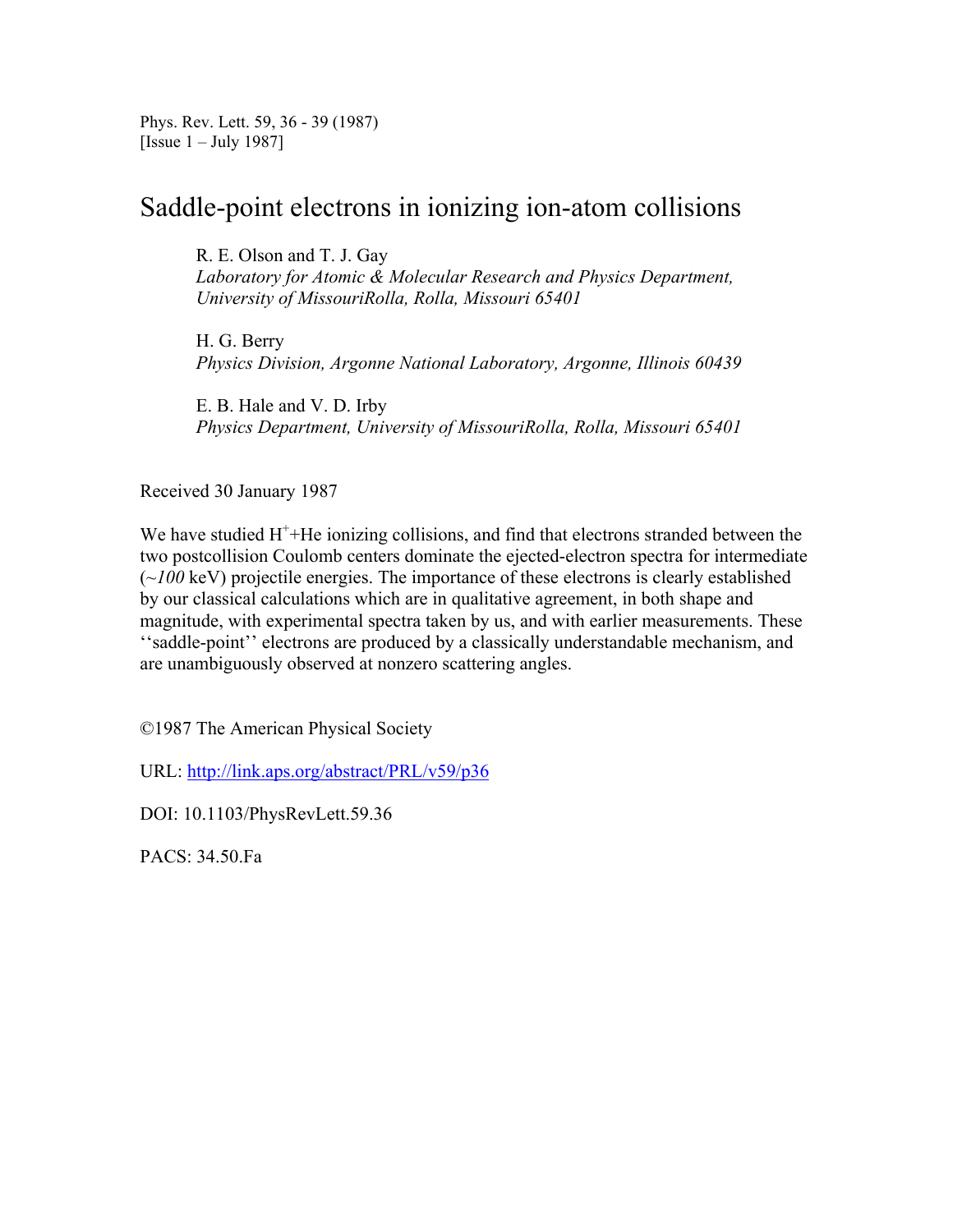#### **Saddle-Point Electrons in Ionizing Ion-Atom Collisions**

R. E. Olson and T. J. Gay

Laboratory for Atomic and Molecular Research and Physics Department, *Cniversity of Missouri- Rolla, Rolla, Missouri 65401* 

H. G. Berry

Physics Division, Argonne National Laboratory, Argonne, Illinois 60439

and

#### E. B. Hale and V. D. Irby

*Physics Department, University of Missouri- Rolla, Rolla, Missouri 65401* (Received *30* January 1987)

We have studied  $H^+$  + He ionizing collisions, and find that electrons stranded between the two postcollision Coulomb centers dominate the ejected-electron spectra for intermediate ( $\approx$  100 keV) projectile energies. The importance of these electrons is clearly established by our classical calculations, which are in qualitative agreement, in both shape and magnitude, with experimental spectra taken by us, and with earlier measurements. These "saddle-point" electrons are produced by a classically understandable mechanism, and are unambiguously observed at nonzero scattering angles.

**PACS** numbers: 34.50.Fa

Electrons produced in ionizing collisions are generally associated either with the ionized target or with the receding projectile. In the first case, target electrons can be removed impulsively and placed into a continuum state ("impact" ionization), or into an autoionizing state of the target. In the latter case, the electron is captured into a continuum or autoionizing state of the projectile via "charge transfer to the continuum" (CTC) or "transfer ionization." Essentially all discussions of ionization in the literature have been based on this standard picture. In this Letter we present calculations and measurements to demonstrate that electrons stranded between the two nuclei make a dominant contribution to intermediate-energy ionizing collisions.

Several years ago in theoretical studies of the ionization of atomic hydrogen by protons at intermediate energies. Olson' observed a significant enhancement of the number of electrons with post-collision velocities close to  $\mathbf{v}_p/2$ , where  $\mathbf{v}_p$  is the velocity of the projectile. He attributed this enhancement to the "stranding" of electrons on the transitory saddle region of the electric potential between the two protons. More recently, again in calculations of  $H^+$  + H ionizing collisions, but at low energies  $\mu_p/2$ , where  $\mathbf{v}_p$  is the velocity of the projectile. He attributed this enhancement to the "stranding" of electrons on the transitory saddle region of the electric potential beween the two protons. More recently, a of an additional basis set placed midway between the protons led to dramatic improvement in the agreement between their calculations and the measured total cross sections of Fite *et al.*<sup>3</sup> Implicit in this improvement is the existence of a significant fraction of ionized electrons whose velocities are approximately half that of the projectile. In a paper last year,<sup>4</sup> Olson gave details of the electron energy distributions for his earlier calculations.

Recently, Meckbach *et al.*<sup>5</sup> discussed several points with respect to this problem and concluded, following the reanalysis of relative cross sections taken by Meckbach, Nemirovsky, and Garibotti, $6$  that electrons associated with the Coulomb saddle point would be seen in velocity space as a ridge stretching between the poles of electron population at  $\mathbf{v}_e = 0$  and  $\mathbf{v}_e = \mathbf{v}_p$ . Absent from their measurements on He ionization by protons,

$$
H^+ + He \rightarrow H^+ + He^+ + e^-, \tag{1}
$$

was information about ejected electrons in velocity space near  $\mathbf{v}_e = \mathbf{v}_p/2$ , and at angles greater than 2.5°. In contrast, we will show that the saddle-point electrons are a global phenomenon which dominate ionization cross sections at intermediate energies. The saddle-point mechanism is not to be confused with "Wannier" ionization, valid only near threshold for electrons ejected at  $0^{\circ}$ .<sup>7</sup> In this Letter, we report unambiguous observations of saddle-point electrons, and present absolute theoretical calculations which are in qualitative agreement, both in shape and magnitude, with our measurements as well as those of Rudd and collaborators. <sup>8-10</sup>

The saddle-point electrons are due to a classically understandable phenomenon, in which the electric field of the projectile pulls the electron out of the target atom, but moves on, leaving it stranded between the two postcollision Coulomb centers. Thus, to study reaction **(1)**  we have employed the three-body classical-trajectory Monte Carlo (CTMC) method<sup>11</sup> using the independentelectron model.<sup>12,13</sup> An effective charge of 1.6875 and an ionization energy of 0.903 a.u. was used for the helium ion and atom, respectively. The CTMC method includes all the forces between the H<sup>+</sup>, He<sup>+</sup>, and  $e^-$  and inherently provides a consistent treatment of the ionization and charge transfer reactions.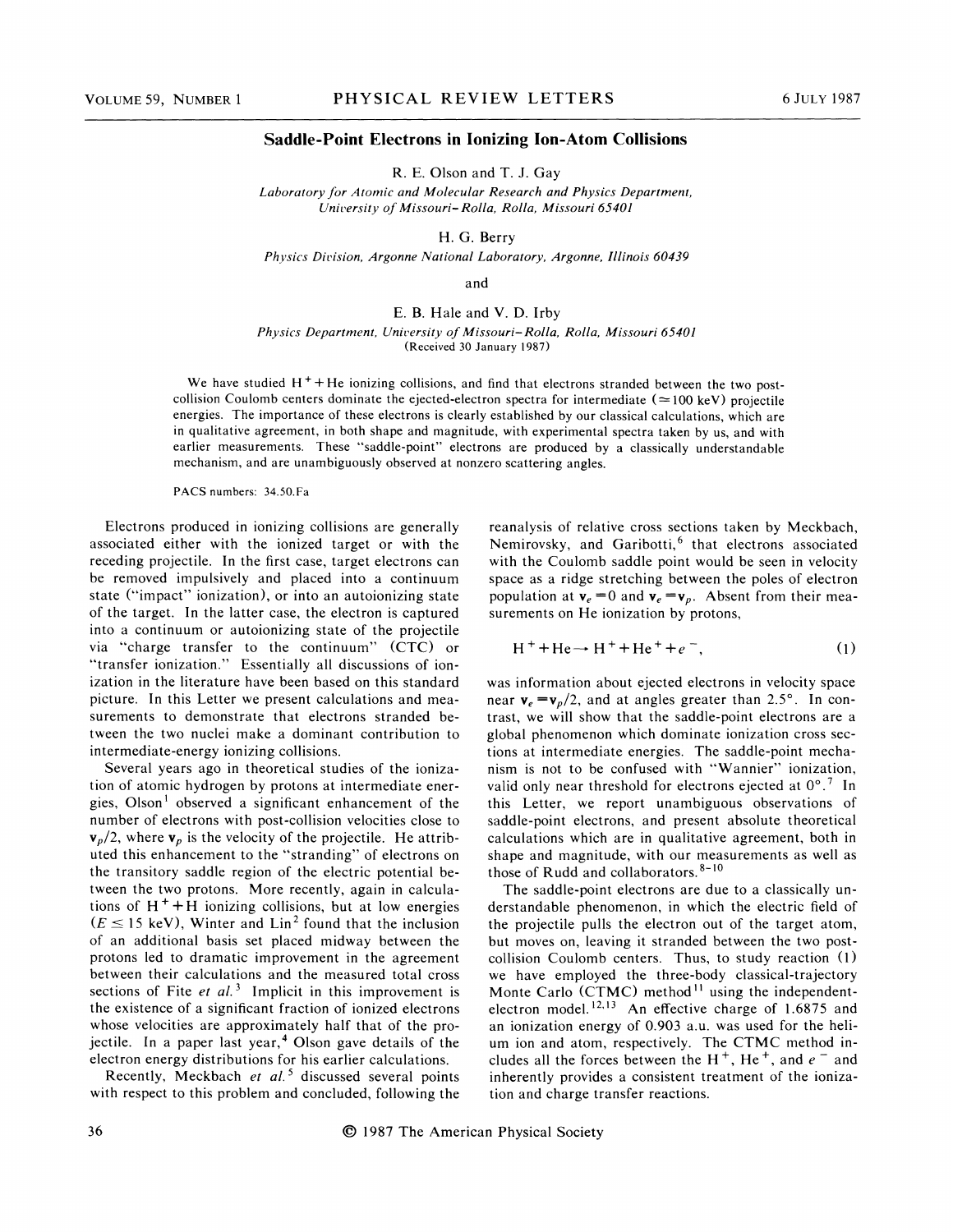Figure 1 compares our calculated absolute ionized electron energy distribution, integrated over all angles, with the experimental results of Rudd and Madison<sup>10</sup> for 100-keV incident protons. We note that our calculated total ionization cross sections for reaction (1) are within  $20\%$  of the accepted values<sup>14</sup> for energies between 60 and 500 keV (at I00 keV we are within 5% of the experimental values). Conspicuous in Fig. 1 is the lack of a maximum from the CTC component at  $v_e \approx v_p$ . It is apparent that although CTC is a major feature in the  $0^{\circ}$ ejected electron spectra, it makes a minor contribution to the overall ionization process. We also note that the Born approximation reproduces the angle-integrated data quite well.

Since it is also clear from Fig. 1 that low-energy ejected electrons dominate the ionization process, as observed in other systems,  $15-17$  a question naturally arises concerning the location of these electrons relative to the two nuclei. When the two nuclei were  $50a_0$  apart the postcollision space was divided into three regions of closest proximity to the projectile, the target nucleus, and the midpoint between the nuclei. We find most of the electrons in the central region to 200 keV (see Table I); convergence of these results was confirmed at  $100a_0$ . It is clear from Table I that these electrons contribute dominantly to the ionization cross section at intermediate energies. At similar energies the CTMC calculations<sup>1</sup> for  $H<sup>+</sup> + H$  agree with the quantum-mechanical calculations of Shakeshaft<sup>18</sup> for describing the CTC component of



FIG. 1. Energy distribution of ejected electrons integrated over angle for 100-keV  $H^+$  + He collisions. The solid line with two typical error bars is the result of our CTMC calculations. The dashed line is the Born-approximation calculation of Ref. 9. The data points are taken from Ref. 10. The energy (54.4 eV) where the ejected-electron velocity matches the proton velocity is indicated.

the ejected-electron distribution. Table I is also consistent with the H<sup>+</sup> + H calculations of Winter and Lin,<sup>2</sup> which indicate the importance of saddle-point electrons at low collision energies.<br>To elucidate further the saddle-point ionization mech-

anism, we have made measurements of electron energy spectra at  $17^{\circ}$  and  $25^{\circ}$  for proton-helium ionizing collisions with incident proton energies of 60, 100, and 150 keV. The apparatus has been described earlier.<sup>19</sup> The proton beam was tightly collimated and crossed an effusive helium target in single-collision conditions. The electron energy analyzer is of the parallel-plate type, and can be used at angles of 0°, by virtue of an aperture in the analyzer back plate, or at angles between  $17^{\circ}$  and 120°, a range dictated by analyzer and chamber geometry. The entrance aperture of the analyzer defines an acceptance angle of  $\pm 4.5^{\circ}$ . The magnetic field in the interaction volume was reduced to less than 10 mG by Helmholtz coils and Mu-metal shields. Possible effects due to contact potentials, electron absorption in background gas, and a neutral beam fraction were studied and shown to be negligible. The relative detectoranalyzer efficiency versus electron energy was calibrated by normalizing to the 150-keV-energy spectrum at  $30^{\circ}$ of Rudd and Jorgensen.<sup>8</sup> Absolute error bars in our data are derived from the absolute errors discussed by Rudd and Madison<sup>10</sup>; relative errors in our energy spectra are less than 10%.

In Fig. 2 we compare the CTMC calculations and our measurements at 100 keV to the absolute cross sections of Rudd and Madison<sup>10</sup> and interpolated data from Rudd and Jorgensen<sup>8</sup> for electrons ejected at 13.6 eV  $(v_e = 0.50v_p)$ , 30 eV  $(v_e = 0.74v_p)$ , 54.4 eV  $(v_e = v_p)$ , and 100 eV  $(v_e = 1.36v_p)$ . The classical calculations agree with the measurements to 35% for angles  $\theta \le 50^{\circ}$ , with the differences increasing to a factor of 2 at larger angles. Plane-wave Born-approximation calculations<sup>9,10</sup> are available for 13.6, 30, and 100 eV ejected-electron energies at 100 keV. Such a single-center calculation is clearly inadequate to describe the saddle-point electrons, as can be seen from the 13.6-eV  $(v_e = 0.50v_p)$  and 30-eV  $(v_e = 0.74v_p)$  results in Fig. 2. However, the classical

TABLE I. Calculated ejected-electron flux after the collision assigned to the three regions of closest proximity to the target nucleus, midpoint between the nuclei, and the projectile nucleus.

| $E$ (keV) | Target         | Flux fraction $(\%)$<br>Midpoint | Projectile     |
|-----------|----------------|----------------------------------|----------------|
| 60        | $19.1 \pm 0.9$ | $57.8 \pm 1.5$                   | $23.1 \pm 1.0$ |
| 100       | $24.5 \pm 0.8$ | $59.4 \pm 1.3$                   | $16.1 \pm 0.7$ |
| 200       | $46.8 \pm 1.4$ | $47.6 \pm 1.4$                   | $5.6 \pm 0.5$  |
| 300       | $61.1 \pm 1.6$ | $36.8 \pm 1.3$                   | $2.1 \pm 0.3$  |
| 500       | $74.8 \pm 2.0$ | $24.6 \pm 1.2$                   | $0.6 \pm 0.2$  |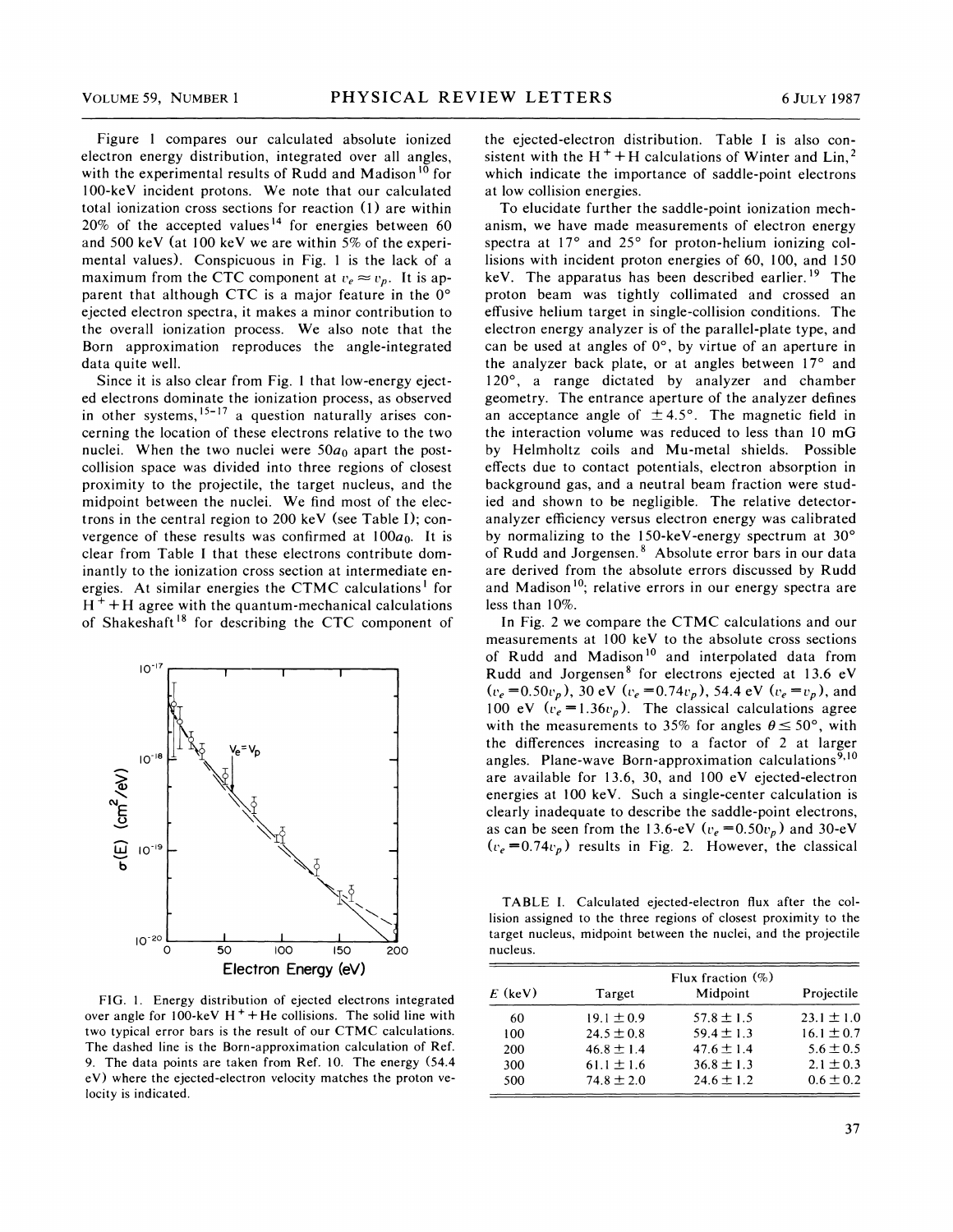

FIG. 2. Doubly differential cross sections for the angular distributions of electrons ejected in 100-keV  $H^+$ +He collisions for 13.6. 30, 54.4, and 100 eV. The filled squares are absolute values from our classical calculations. The solid lines serve to guide the eye. The open squares are our experimental data; the 13.6- and 54.4-eV points are normalized to interpolated values from Ref. 8 at 30°; the 30- and 100-eV data are normalized to values from Ref. 10 at 20". The open circles are absolute cross sections from Ref. 9 and interpolated values from Ref. 8. The dashed lines are the plane-wave Bornapproximation calculations (Refs. 9 and 10) for the 13.6-, 30-, and 100-eV ejected electrons.

calculations are able to describe these data and also the CTC component of the scattering that manifests itself as a sharp rise at small angles for 54.5-eV  $(v_e = v_p)$  ejected electrons. *20* 

In order to observe clearly the dominant collision mechanisms, one must make observations at  $\theta \neq 0^{\circ}$ . By our doing so, the complications due to projectile-centered phenomena are removed. These phenomena are CTC and the possibility of autoionization in the projectile rest frame<sup>21,22</sup> is due to transfer ionization:

$$
H^+ + He \rightarrow H + He^{++} + e^-.
$$
 (2)

In Fig. 3 we display absolute doubly differential cross



FIG. 3. Doubly differential cross sections in velocity space for electrons ejected at  $17^\circ$  for 60-, 100-, 150-, and 200-keV protons. The filled squares are absolute values from our classical calculations. The open squares are our experimental data, normalized at  $v_e \approx v_p$  to absolute values interpolated from the data of Ref. 8 (open circles). The open circles at 200 keV are data of Ref. 9. The horizontal error bars represent uncertainty in the velocity due to the effects of contact potentials.

sections for electron scattering to  $17<sup>o</sup>$  plotted in velocity space for proton energies from 60 to 200 keV. Similar data at 25° were observed. Such plots, which are representative of electron scattering at nonzero angles, clearly show the importance of the saddle-point electrons in the electron spectra. The calculations displayed in Fig. 3 are in qualitative agreement in shape and absolute magnitude with the characteristic saddle-point electron peak between  $v_e = 0$  and  $v_e = v_p$ , except at 60 keV where the ratio of the proton-to-helium electron velocities are at the lower limit of the validity of the CTMC method.<sup>23</sup> We note that the maximum of the electron spectra shown in Fig. 3 increases from  $v_e/v_p$  of 0.4 to 0.8 as the proton energy is decreased from 200 to 60 keV. This is consistent with the results of Table I which demonstrate the increasing importance of projectile-centered electrons in the total ionization cross sections.